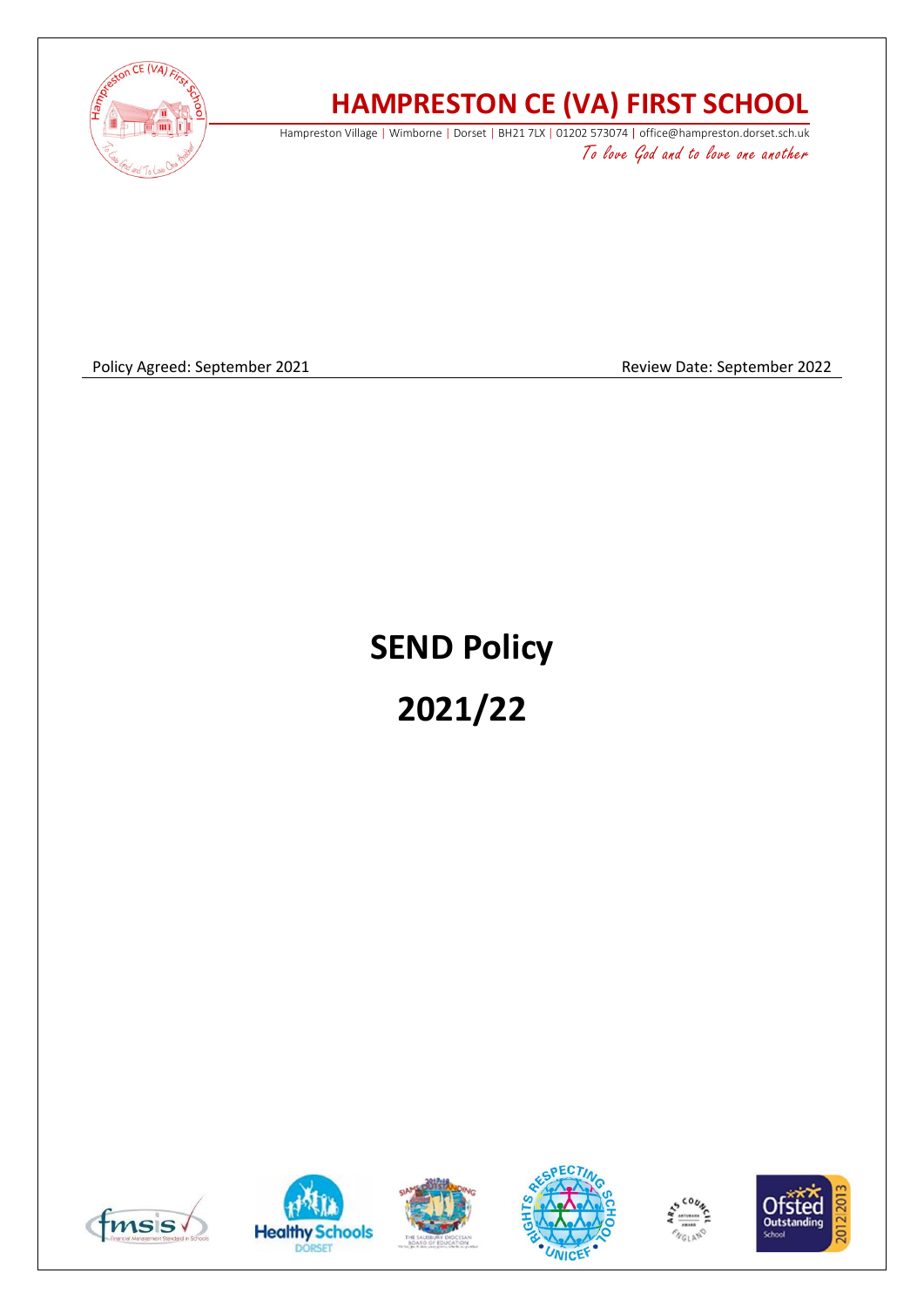## Contents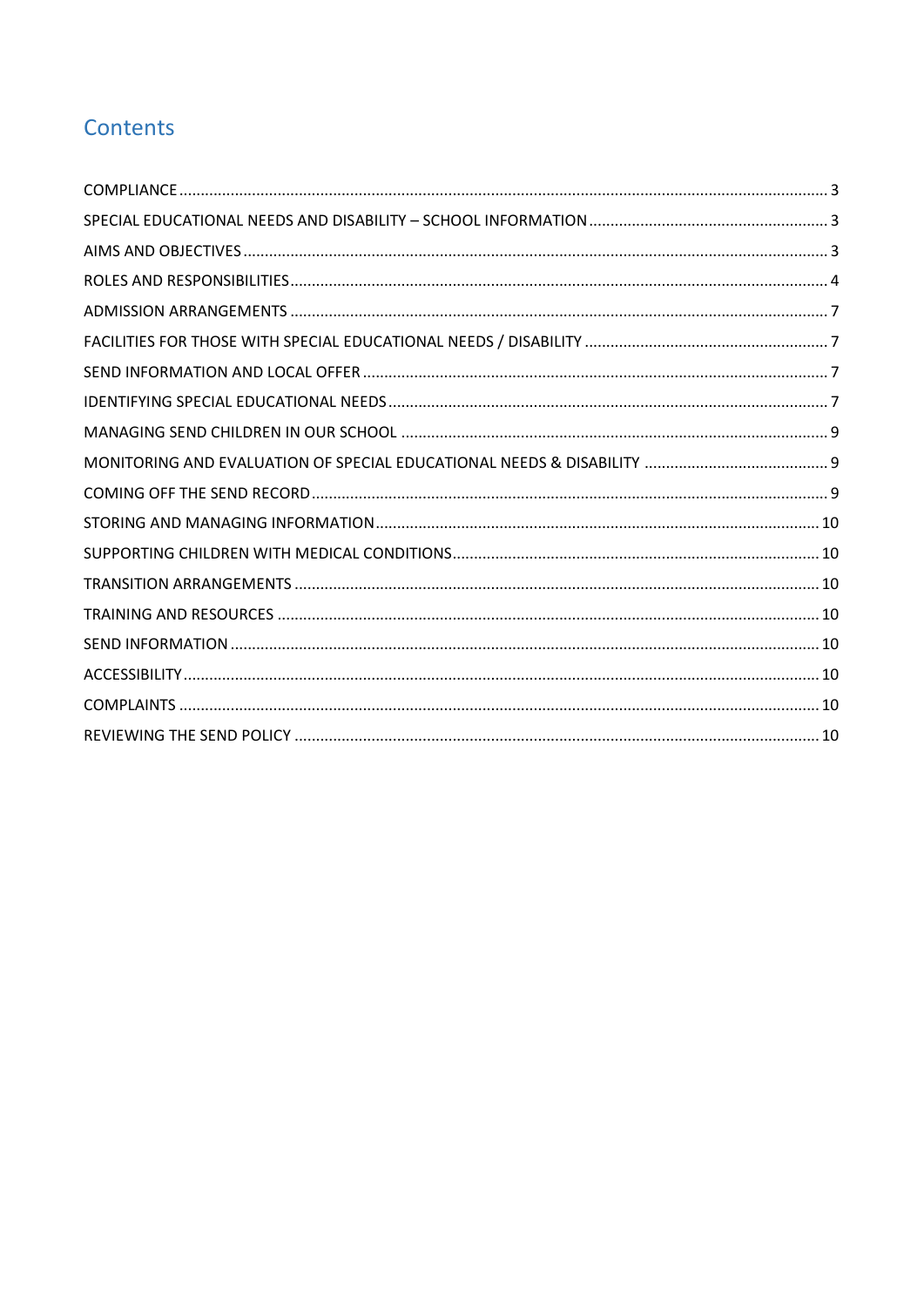#### <span id="page-2-0"></span>**COMPLIANCE**

This policy complies with the statutory requirement laid out in the SEND Code of Practice 0 to 25 *(July 2014)*, and has been written with reference to the following guidance and documents:

Equality Act 2010: Advice for schools *(DfE May 2014)*

SEND Code of Practice 0 to 25 (July 2014)

Schools SEND Information Report Regulations (2014)

## <span id="page-2-1"></span>**SPECIAL EDUCATIONAL NEEDS AND DISABILITY – SCHOOL INFORMATION**

All provision for pupils with Special Educational Needs and Disabilities (SEND) is overseen and managed by the Senior Leadership Team (SLT) and is co-ordinated by the Special Educational Needs Coordinator (SENCo) Mrs Emma Richardson, who is a member of SLT.

At Hampreston, the SENCo is non-class based 2.5 days per week, with a half-day dedicated SENCo time, in order to ensure quality of learning for the SEND pupils.

The SLT monitor, review and evaluate all SEND provision on a regular basis throughout the year and report to the school governing body on how individual needs are being met and how SEND funding from the local authority is being spent. Individual families are able to access clear information about how funding is used to support individual learners.

Hampreston CE (VA) First School's governing body will be responsible for the well-being and achievement of all children. Responsibility for Safeguarding and Child Protection is shared between the Head Teacher, Mr Tim Williams (Designated Safeguarding Lead), Assistant Head Teacher Mr Ryan McNally and Miss Nicky Humphrys (Deputy Designated Safeguarding Leads).

Assistant Head Teacher, Mrs Emma Richardson, is the named member of staff for Children in Care (Looked After Children).

The Head Teacher has overall responsibility for Special Educational Needs and Disability [SEND] in Hampreston First School.

Our SENCo works closely in liaison with other agencies, including Dorset Council, via a Locality-Based approach.

The governor with oversight of the arrangements for SEN and Disability is Mrs Amy Priest

Hampreston's commitment specifically for SEND is to:

- work within the guidance provided in the SEND Code of Practice, 2014
- identify needs early so that professionals can intervene quickly minimising gaps as early as possible;
- have high expectations and aspirations for what children with SEND can achieve;
- focus on the outcomes that children and families want to achieve;
- respond to the views and participation of children and their parents; and to
- support families throughout the system with processes and procedures that are engaging, accessible, easy to understand, structured, transparent and comprehensive
- provide support and advice for all staff working with special educational needs children

#### <span id="page-2-2"></span>**AIMS AND OBJECTIVES**

In our school we aim to offer excellence and choice to all our children, whatever their ability or needs. We have high expectations of all our children. We aim to achieve this through the removal of barriers to learning and participation. We want all our children to feel that they are a valued part of our school community. Through appropriate curricular provision, we respect the fact that children: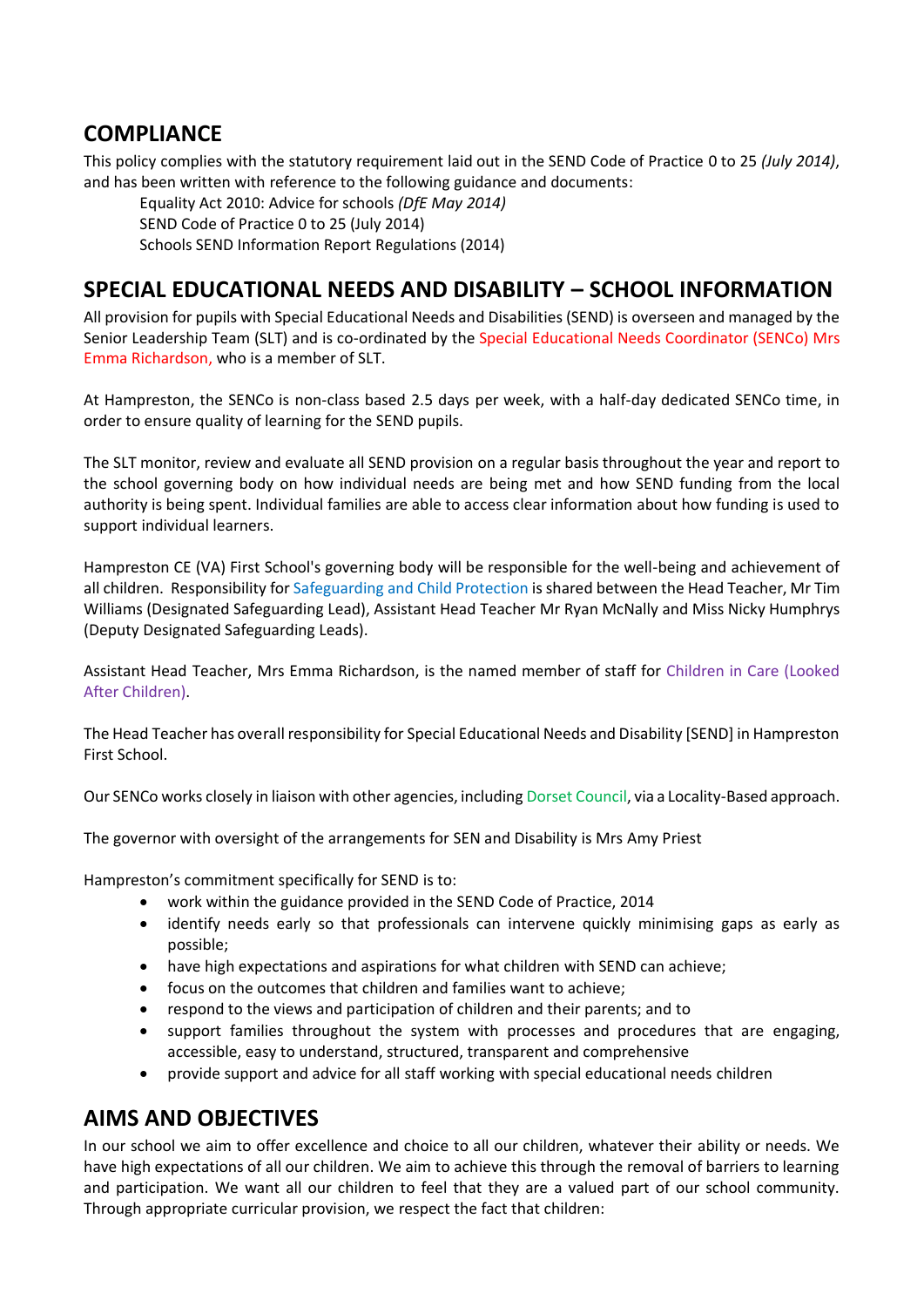- have different needs and aspirations
- require different strategies for learning
- acquire, assimilate and communicate information at different rates
- need a range of different teaching approaches and experiences

Staff at Hampreston First School have high aspirations for all children identified as having a Special Educational Need and / or Disability in our school. We strive to ensure all children achieve their best, that they become confident individuals living fulfilling lives, and make a successful transition into adulthood.

The aims of our inclusion policy and practice in this school are:

- To provide access to the national curriculum for all children.
- To secure high levels of achievement for all.
- To meet individual needs through a wide range of provision.
- To ensure that parents or carers are able to play their part in supporting their child's education and that their views are taken into consideration.
- To ensure that we challenge and extend the children through the work that we set them and encourage children to think and work independently.
- To carefully map provision for all learners with SEN or disabilities to ensure that staffing deployment, resource allocation and choice of intervention is leading to good learning outcomes.
- To ensure that the special educational needs or disabilities of children are identified, assessed and provided for.
- To ensure a high level of staff expertise to meet pupil need, through well targeted continuing professional development.
- To identify the roles and responsibilities of staff in providing for children's special educational needs.
- To work in cooperative and productive partnership with the Local Authority and other outside agencies, to ensure there is a multi-professional approach to meeting the needs of all learners with SEN or disabilities.
- To make clear the expectations of all partners in the process.
- To promote children's self-esteem and emotional well-being and help children to form and maintain worthwhile relationships based on respect for themselves and others.
- To ensure that our children have a voice in this process.

#### <span id="page-3-0"></span>**ROLES AND RESPONSIBILITIES**

#### **Management of Inclusion within our school**

The Head Teacher and the governing body have delegated the responsibility for the ongoing implementation of this policy to the Special Educational Needs Coordinator (SENCo). The SENCo is responsible for reporting regularly to the head and the governor with responsibility for SEN on the ongoing effectiveness of this inclusion policy.

The Assistant Head Teacher for Children in Care has strategic responsibility for the inclusion of children who are adopted or in local authority care.

**All staff in school has a responsibility for maximising achievement and opportunity of learners with SEN or disabilities;** specifically, all teachers are teachers of pupils with special educational needs. Staff are aware of their responsibilities towards all learners with SEN or disabilities and a positive and sensitive attitude is shown towards all pupils at all times.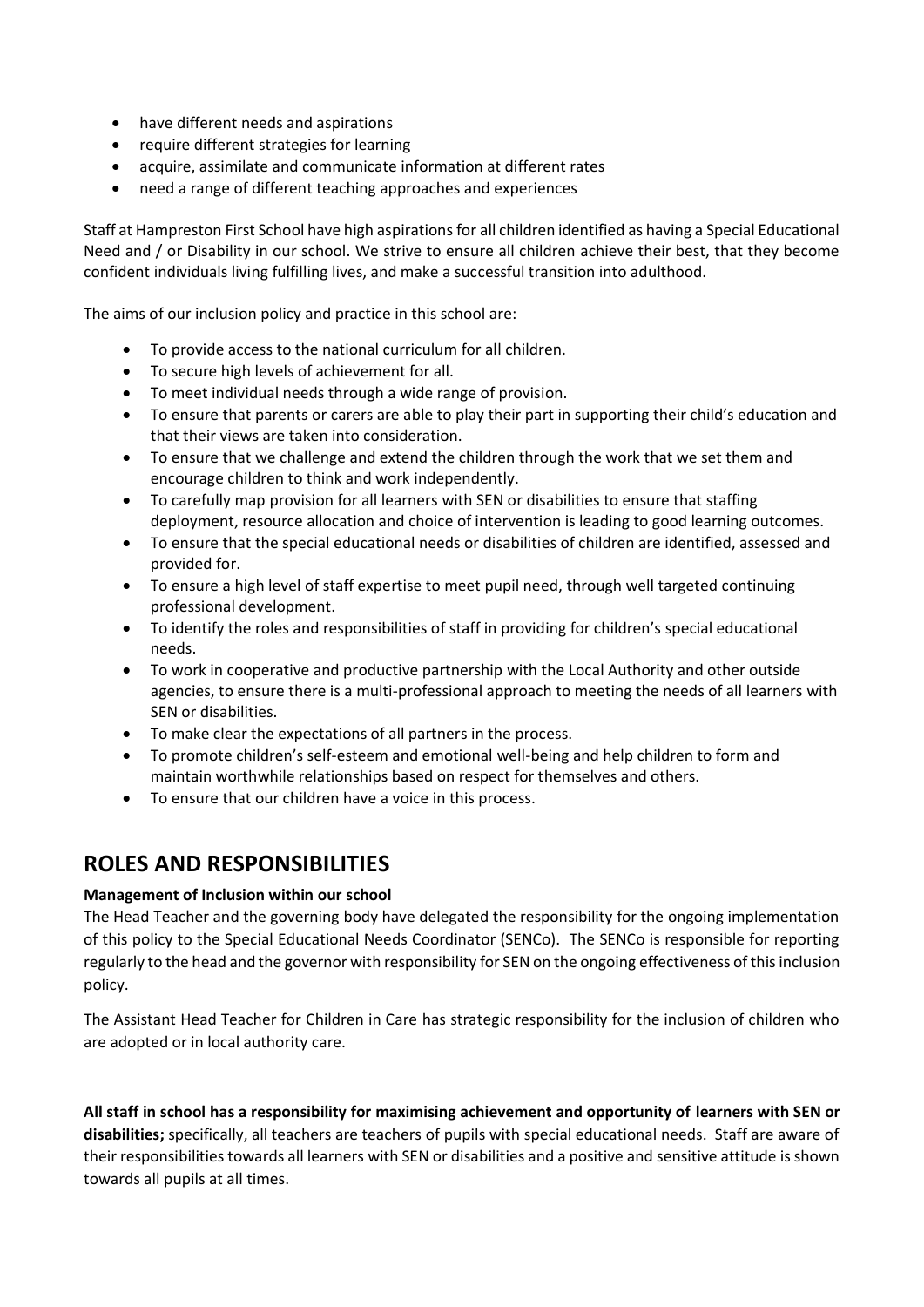#### **The Governing Body**

The Governing Body has due regard to the Code of Practice when carrying out its duties toward all children with special educational needs.

The Governing Body does its best to secure the necessary provision for any child identified as having special educational needs. The governors ensure that all teachers are aware of the importance of providing for these children. They consult the LA and other schools, when appropriate, and report annually to parents and carers on the success of the school's policy for children with special educational needs. The governing body ensures that parents or carers are notified of any decision by the school that SEN provision is to be made for their child.

The governing body has identified a governor to have specific oversight of the school's provision for children with special educational needs. The 'responsible person' in this school is Mrs Amy Priest.

#### **Head Teacher**

- The Head Teacher is responsible for monitoring and evaluating the progress of all pupils and for making strategic decisions which will maximise their opportunity to learn.
- The Head Teacher will be informed of the progress of all learners with SEN or disabilities and any issues with regard to the school's provision in this regard through analysis of the whole-school tracking system, pupil progress meetings with individual teachers, regular meetings with the SENCo and discussions with pupils and parents.

#### **The SENCO**

In our school, the SENCO will oversee the day-to-day operation of this policy in the following ways:

- Maintenance and analysis of whole-school provision map for learners with SEN or disabilities.
- Identifying on this provision map a staged list of pupils with special educational needs, those in receipt of additional SEND support from the schools devolved budget, those in receipt of High Needs Funding and those with statements of Special Educational Need or Education Health and Care plans.
- Coordinating provision for children with special educational needs.
- Liaising with and advising teachers.
- Managing other classroom staff involved in supporting learners with SEN or disabilities.
- Overseeing the records on all children with SEND.
- Liaising with parents of children with SEND, in conjunction with class teachers.
- Contributing to the in-service training of staff.
- Implementing a programme of Annual Review for all pupils with an Education Health Care Plan. Complying with requests from an Education Health and Care Plan Coordinator to participate in a review.
- Carrying out referral procedures to the Local Authority to request High Needs Funding and/or an Education Health Care Plan when it is suspected, on strong evidence arising from previous intervention (additional SEN support from devolved budget), that a pupil may have a special educational need or disability which will require significant support.
- Overseeing the smooth running of transition arrangements and transfer of information for Year 4 pupils on the SEND register.
- Monitoring the school's system for ensuring that Individual Educational Plans, where it is agreed they will be useful for a pupil will SEND, have a high profile in the classroom and with pupils.
- Evaluating regularly the impact and effectiveness of all additional interventions for all learners with SEN or disabilities.
- Meeting at least termly with each teacher to review and revise learning objectives for all learners with SEN or disabilities in their class who are being tracked on the school's provision map (school managers will guarantee planning and preparation time for teachers and the SENCo to ensure that these meetings occur).
- Liaising sensitively with parents and families of pupils on the SEND list, keeping them informed of progress and listening to their views of progress.
- Attending area SENCo network meetings and training as appropriate.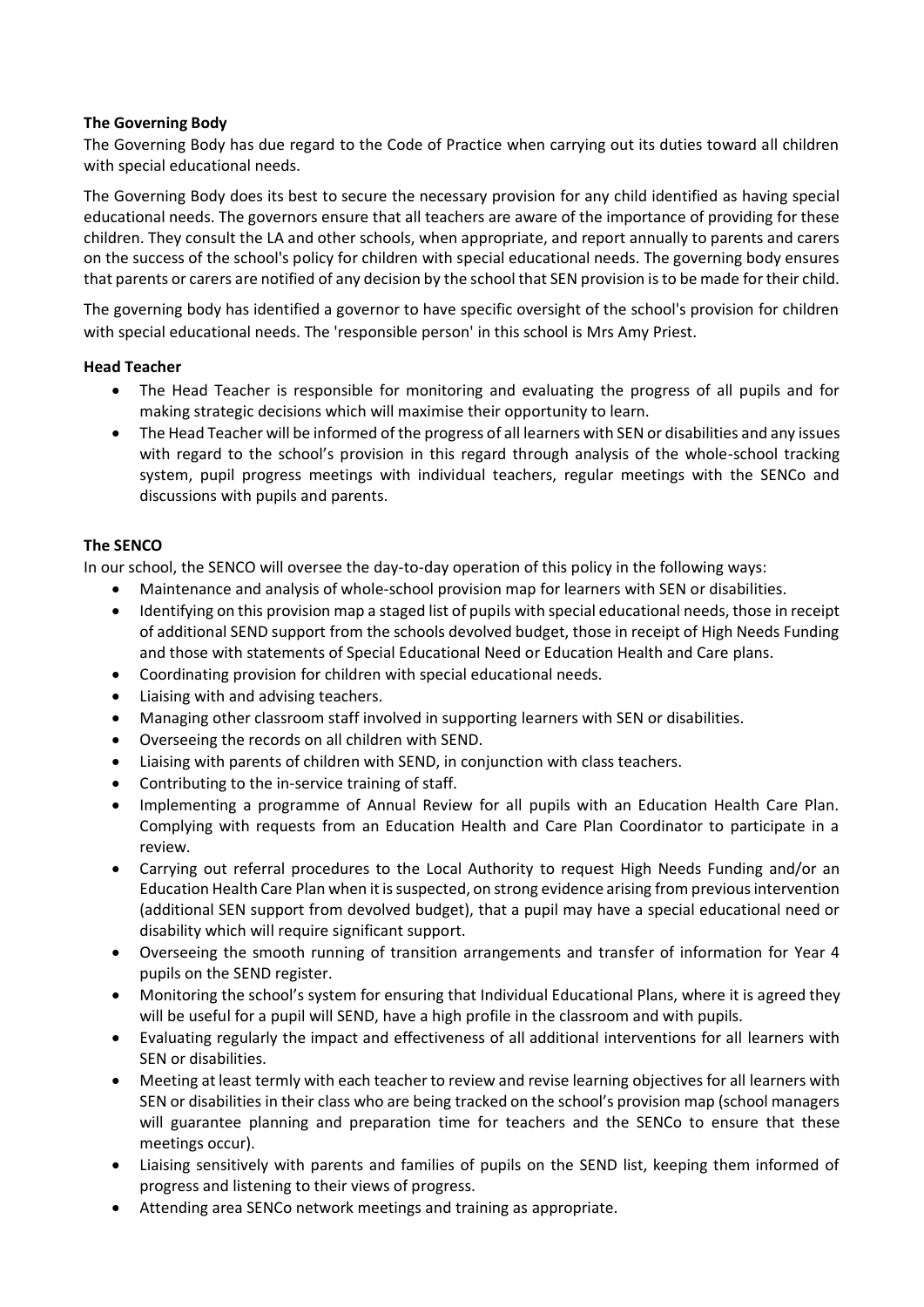- Liaising with the school's Inclusion Governor, keeping him or her informed of current issues regarding provision for learners with SEN or disabilities, including those with Special Educational Needs, (nationally, locally and within school).
- Liaising closely with a range of outside agencies to support learners with SEN or disabilities.

#### **The Class Teacher**

Class teachers are involved in liaising with the SENCo to agree:

- Which pupils in the class are learners with SEN or disabilities.
- Which pupils are underachieving and need to have their additional interventions monitored on the learners with SEN or disabilities provision map but do not have special educational needs.
- Which pupils (also on the provision map) require additional support because of a special educational need or disability and need to go on the school's SEN list. Some of these pupils may require advice/support from an outside professional and, therefore an Individual Education Plan to address a special educational need (this would include pupils with statements/EHC Plans.
- Securing good provision and good outcomes for all groups of learners with SEN or disabilities by:
	- Providing differentiated teaching and learning opportunities, including differentiated work for EAL pupils which reduce linguistic difficulty whilst maintaining cognitive challenge.
	- Ensuring there is adequate opportunity for pupils with SEND to work on agreed targets which are genuinely 'additional to' or 'different from' those normally provided as part of the differentiated curriculum offer and strategies. (SEND code of Practice 0-25 years 2014)
	- Ensuring effective deployment of resources, including teaching assistant support to maximise outcomes for all groups of learners with SEN or disabilities.

#### **Partnership with Parents/Carers**

The school aims to work in partnership with parents and carers. We do so by:

- Working effectively with all other agencies supporting children and their parents.
- Giving parents and carers opportunities to play an active and valued role in their child's education.
- Making parents and carers feel welcome.
- Encouraging parents and carers to inform school of any difficulties they perceive their child may be having or other needs the child may have which need addressing.
- Instilling confidence that the school will listen and act appropriately.
- Focusing on the child's strengths as well as areas of additional need.
- Allowing parents and carers opportunities to discuss ways in which they and the school can help their child.
- Agreeing targets for all pupils, in particular, those not making expected progress and, for some pupils identified as having SEND, involving parents in drawing up and monitoring progress against these targets.
- Keeping parents and carers informed and giving support during assessment and any related decision– making process.
- Making parents and carers aware of the support services.
- Providing all information in an accessible way, including where necessary, translated information for parents with English as an Additional Language.

#### **Involvement of Pupils**

At Hampreston First School we recognise that all pupils have the right to be involved in making decisions and exercising choice. In most lessons, all pupils are involved in monitoring and reviewing their progress through the use of self- assessing or peer assessing against success criteria and targets and using green pen to edit and improve their learning. We endeavour to fully involve all pupils by encouraging them to:

- State their views about their education and learning.
- Identify their needs and learn about learning.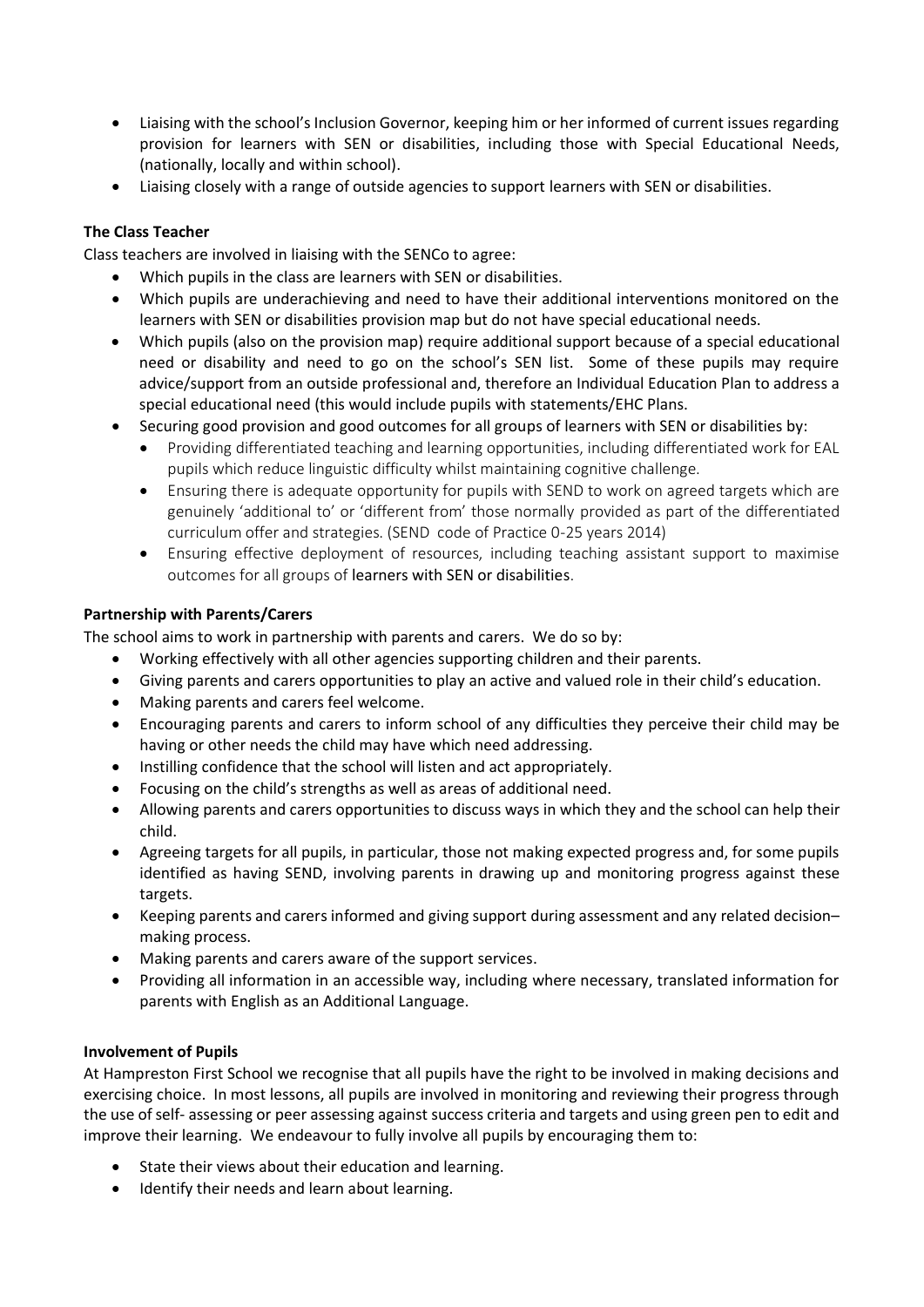- Share in individual target setting across the curriculum so that they know what their targets are and why they have them.
- Self-review their progress and set new targets.
- Monitor their success at achieving the targets on their Individual Education Plan.
- Where possible and appropriate, pupils can attend part of their Annual Review Meetings to have their voice heard.

#### <span id="page-6-0"></span>**ADMISSION ARRANGEMENTS**

Hampreston First School uses the local authority arrangement for School Admissions. The agreement is mindful of national requirements supporting all children, including those who are disabled, in a fair and nondiscriminatory way, securing admission to school. In addition to this, the school makes appropriate reasonable adjustments to accommodate those who are disabled.

Where adaptations are required to support physical or medical needs, Hampreston First School liaises with the local authority, health services and parents to ensure that appropriate arrangements are made to meet individual medical conditions. More information can be found in the Local Offer information held on the local authority's website.

## <span id="page-6-1"></span>**FACILITIES FOR THOSE WITH SPECIAL EDUCATIONAL NEEDS / DISABILITY**

The school has an Accessibility Plan that is monitored and reviewed. We are mindful of the duties under the Equality Act 2010 as amended in September 2012 to provide Auxiliary Aids and Services where appropriate as detailed 'The Equality Act 2010 and schools – *(May 2014)*'. We comply with the requirement to support children with disability as defined by the Act.

Hampreston First School is moderately accessible, but does feature multiple levels. The building has wheelchair access to some areas. There is a disabled toilet. Adaptions are made to ensure all children are able to use all the equipment and facilities as far as possible. The school may receive advice regarding access from a range of agencies including the Children's Therapy Service, Hearing & Vision Support Service and the Speech & Language Service.

#### <span id="page-6-2"></span>**SEND INFORMATION AND LOCAL OFFER**

The school website has information about SEND and specific information on how children with SEND are supported in the curriculum and around the school. We comply with the statutory requirement to have SEND information as specified in paragraphs 6.79 to 6.83 of the SEND Code of Practice: 0 to 25. This information is kept under review and undated regularly in liaison with parents, governors and staff.

We publish further information about our arrangements for identifying, assessing and making provision for children with SEND on the local authority's website. This can be found at www.dorsetforyou.com/local-offer and then by using the search engine to find our school or other Dorset schools. The local offer website holds a directory on facilities and resources available from many services within Dorset.

#### <span id="page-6-3"></span>**IDENTIFYING SPECIAL EDUCATIONAL NEEDS**

The SEND Code of Practice: 0 to 25 *(July 2014)* identifies SEN under four broad areas of need (sections 6.28 to 6.35):

i. Communication and Interaction.

ii. Cognition and learning.

iii. Social, emotional and mental health

iv. Sensory and/or physical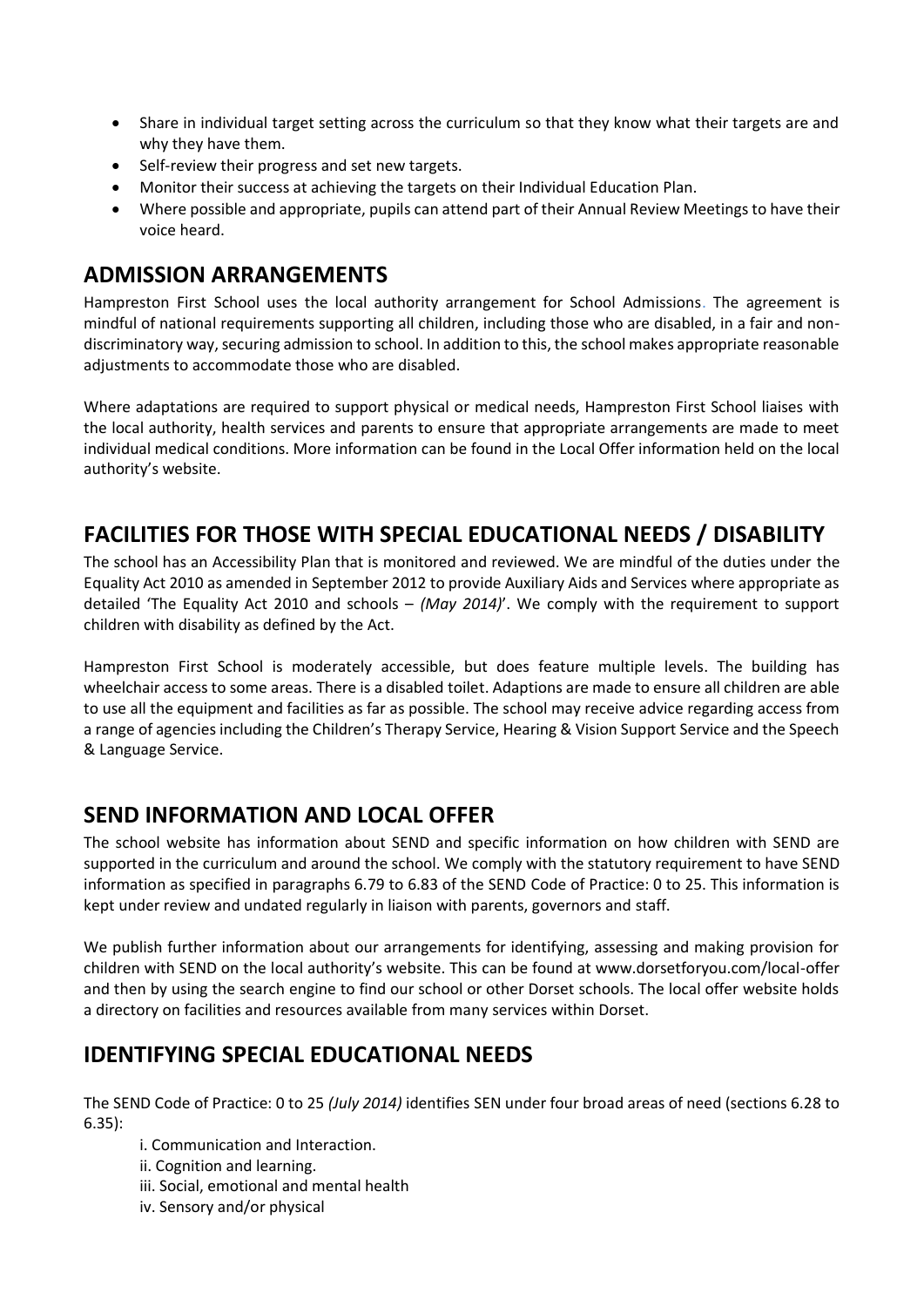Children may have needs in more than one identified category and we aim to ensure that clear plans match individual learning requirements.

Staff use a wide range of tools to assess the amount and level of SEND support needed including standardised assessments. If and when a child is identified as having SEND, Hampreston First School will seek to remove barriers to learning and put effective special educational provision in place. This support will take the form of a four-part cycle of assess, plan, do and review with a growing understanding of the child's needs and of what supports the child in making good progress and securing good outcomes. Following review, new targets may be set and support adjusted as necessary. This is known as a graduated approach. The school may request support from other agencies to support a child's needs and to increase progress.

Outside agencies that may be consulted by Hampreston First School include the Dorset Council Locality SEN Team, Children's Services, the School Health Service, the County Psychological Service, the Behaviour Support Services, the Hearing and Visually Impaired Service, the Speech and Language Service, Poole Hospital Child Development Unit and any other service that may prove useful in supporting staff and children. Parents are consulted before the involvement of any outside agency. Parents are kept fully informed about the advice provided by such agencies.

We operate an open door policy with reference to parental concerns.

The consultation with these outside agencies is intended to ensure:

- early and accurate identification and assessment of special educational needs so that the child / young person's requirements are provided;
- continuing social and academic progress of children with special educational needs;
- personal and academic targets are set and met effectively;

If staff have any concerns these are discussed with parents as soon as possible and a teaching plan is written involving the teacher, parents and child which sets out key targets. This is reviewed at least termly.

Learning needs are managed either by using school support or by having an Education, Health and Care Plan (EHCP). The majority of children with special education needs or disability will have their needs met at the School Support level.

Our teachers are responsible and accountable for the development and progress of the children in their class, including where children access support from Teaching Assistants or specialist staff.

High quality teaching, differentiated for individual children, is the first step in responding to children who have or may have learning needs. We regularly and carefully review the quality of teaching for all children, including those at risk of underachievement.

Where it is clear that additional intervention is not supporting progress it is likely that a child may have special educational needs. Further exploration of the nature of the difficulties may take place.

Where it is decided that a child does have SEND, provisional targets are discussed and considered in consultation with parents. A teaching plan is then written. The decision is recorded in school records and the child's parents are informed that special educational provision is being made. This is known as a 'graduated response'.

The SENCo will use the school's tracking system and comparative national data and expectations to monitor the level and rate of progress for children identified with SEND. Staff monitor the progress of all children to identify those at risk of underachievement. We recognise that progress is sometimes affected by other factors which are not educational but nevertheless impact on learning. These are identified as far as possible and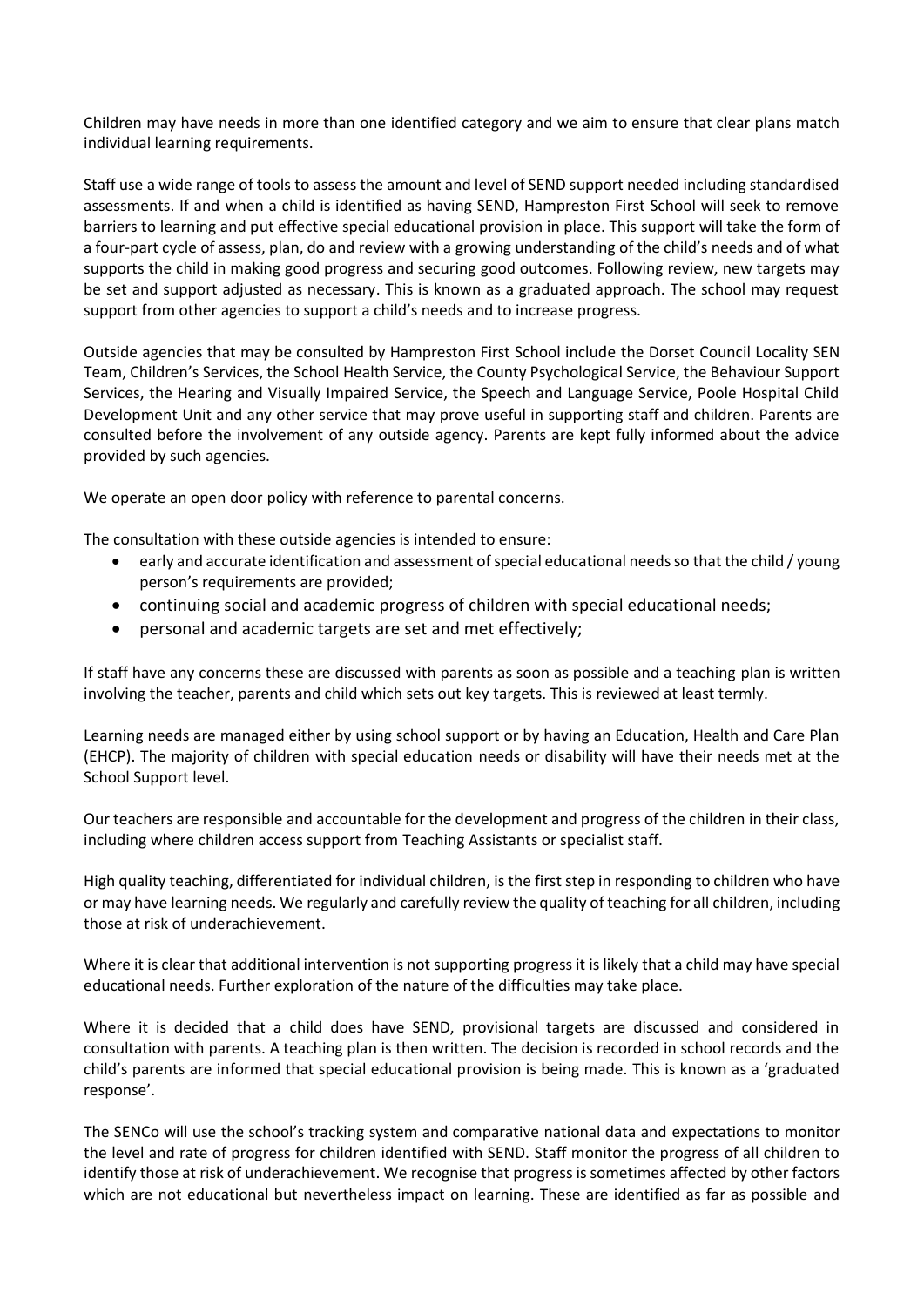addressed appropriately using additional processes and other strategies. If necessary referral is made to external agencies.

## <span id="page-8-0"></span>**MANAGING CHILDREN WITH SEN AND THOSE WITH DISABILITIES IN OUR SCHOOL**

Where a child is identified as having SEN and/or a disability, Hampreston First School adopts a process of "Assess, Plan, Do, Review". This method is detailed in the SEND Code of Practice: 0 to 25 *(July 2014)* sections 6.45 to 6.56. The principle is firmly embedded in working closely with parents and children to agree action and monitor individual progress over time so that special educational needs for all children are addressed appropriately, effectively and with good outcomes.

If a child is causing concern, staff raise concerns with the SENCo and strategies for support are discussed. This is shared with parents who can provide additional information. If necessary, the class teacher / SENCo will prepare a teaching plan which usually sets out approximately three key targets. The teacher will state how they will support the child in reaching these targets. Parents also add to the teaching plan stating how they will support their child. The child can also contribute to the plan. Completed teaching plans are signed at Parent / Teacher consultations or Parent / SENCo consultations (which can be arranged up to three times per year if required) or at another meeting planned with the parents and the relevant teacher. A copy of this is given to the SENCo and parents. Teaching plans are reviewed at least three times a year. If a child's progress continues to be of concern, the SENCo may, in discussion with parents and the class teacher, make referrals to outside professionals. The information gained through these is used to identify how best to support the child's progress.

In a very small number of cases a child's needs may warrant a request to be considered by the Local Authority for an Education and Health Care Plan [EHCP]. Parents are involved at all stages of the process.

## <span id="page-8-1"></span>**MONITORING AND EVALUATION OF SPECIAL EDUCATIONAL NEEDS & DISABILITY**

Early identification is vital. The class teacher informs the parents at the earliest opportunity to alert them to concerns and enlist their active help and participation. The class teacher and the SENCo assess and regularly monitor the children's progress in line with existing school practices. This is an ongoing process. The SENCo works closely with teachers and parents to plan an appropriate programme of support.

The assessment of children reflects as far as possible their participation in the whole curriculum of the school.

The Headteacher monitors the progress of all children within the school, including those children with Special Educational Needs and Disability. The SENCo provides staff and governors with information about the impact of the policy on the practice of the school.

#### <span id="page-8-2"></span>**COMING OFF THE SEND RECORD**

Children will be removed from the SEND record if it is deemed that they have made sufficient progress over a period of time, to enable them to access the curriculum successfully and make progress in line with peers. All children will be monitored and their progress tracked so that staff will be alerted to potential learning issues. For some children it is possible that they will dip in and out of additional support throughout their school experience; parents will be consulted at each stage if support is provided or when it will cease.

A child with an EHC Plan will follow the statutory guidance for ceasing an EHC Plan as set out in the Code of Practice. The ceasing of an EHC Plan is determined by the local authority where a child no longer requires the